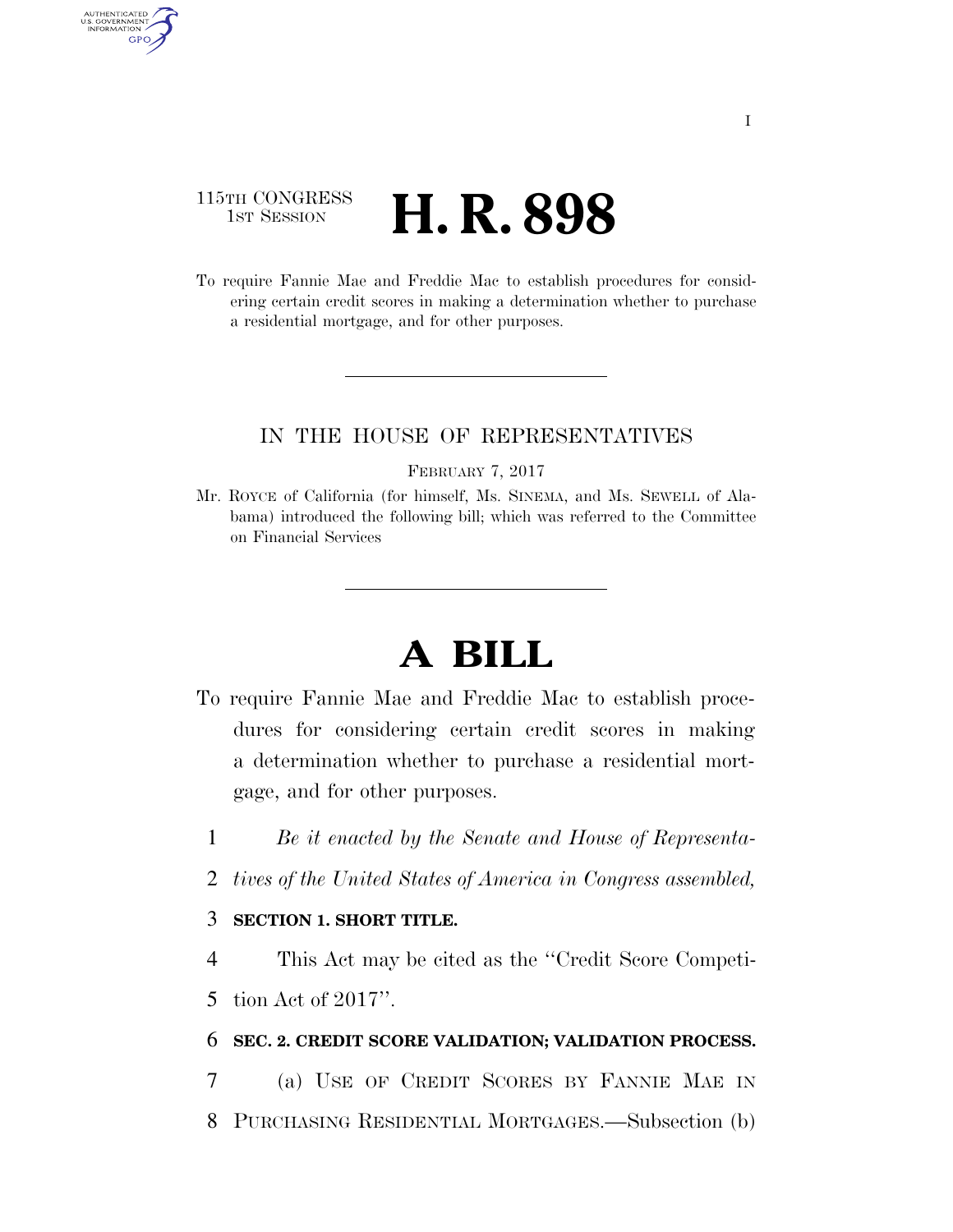of section 302 of the Federal National Mortgage Associa- tion Charter Act (12 U.S.C. 1717(b)) is amended by add-ing at the end the following new paragraph:

 ''(7)(A) USE OF CREDIT SCORES.—The corporation may condition its purchase of a residential mortgage under this section on the provision of a credit score for the borrower only if—

8 ''(i) the credit score is derived from any credit scoring model that has been validated and approved by the corporation under this paragraph;

12 "(ii) the corporation has established and made publicly available a description of the process the corporation will use to validate and approve credit scoring models, which process shall comply with any standards and criteria es- tablished by the Director of the Federal Hous- ing Finance Agency pursuant to section 1328 of the Federal Housing Enterprises Financial Safety and Soundness Act of 1992; and

 $\frac{1}{1}$  the corporation provides for the use of such credit score by all of its automated un- derwriting systems and any other procedures and systems used to purchase residential mort-gages.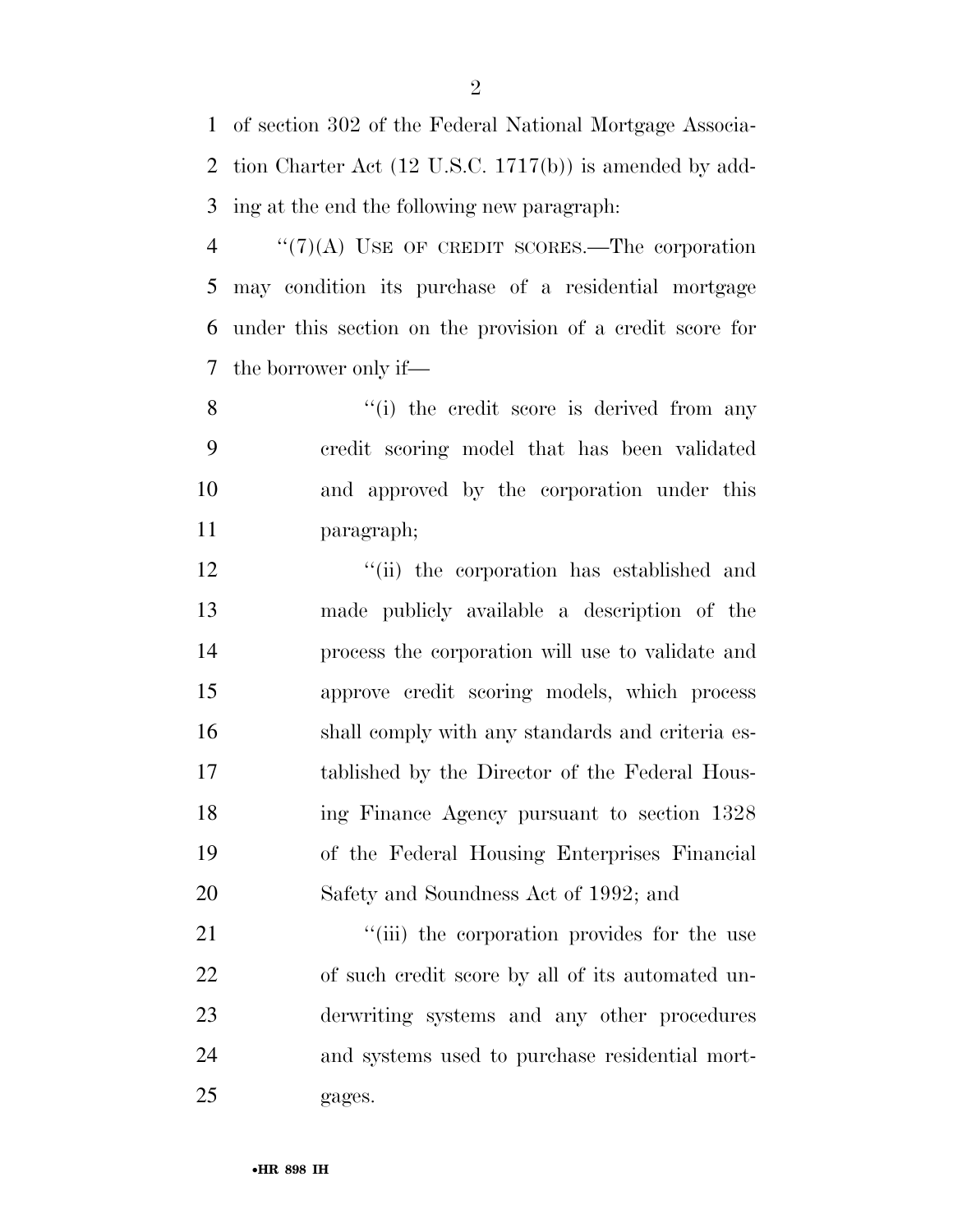''(B) VALIDATION AND APPROVAL PROCESS.—The process described in subparagraph (A)(ii) shall include an evaluation of—

4 ''(i) the criteria used to validate and approve a credit scoring model, including measures of the in- tegrity, reliability, and accuracy of such model, and an assurance that such model is consistent with the safe and sound operation of the corporation; and

 ''(ii) the data necessary for the validation of the credit scoring model.

 ''(C) APPLICATION.—If the corporation elects to use a credit score under this paragraph, the corporation shall solicit applications from developers of credit scoring mod- els for the validation and approval of such models under 15 the process described in subparagraph  $(A)(ii)$ .

16 "(D) TIMEFRAME FOR DETERMINATION; NOTICE.— 17 <sup>"</sup>(i) IN GENERAL.—The corporation shall estab- lish a date before which the corporation shall make a determination with respect to any application sub- mitted under subparagraph (C) and provide notice of such determination to the applicant. Such date shall not be later than 180 days after the date on which an application is submitted to the corporation. 24 "(ii) EXTENSIONS.—The Director of the Fed-

eral Housing Finance Agency may authorize up to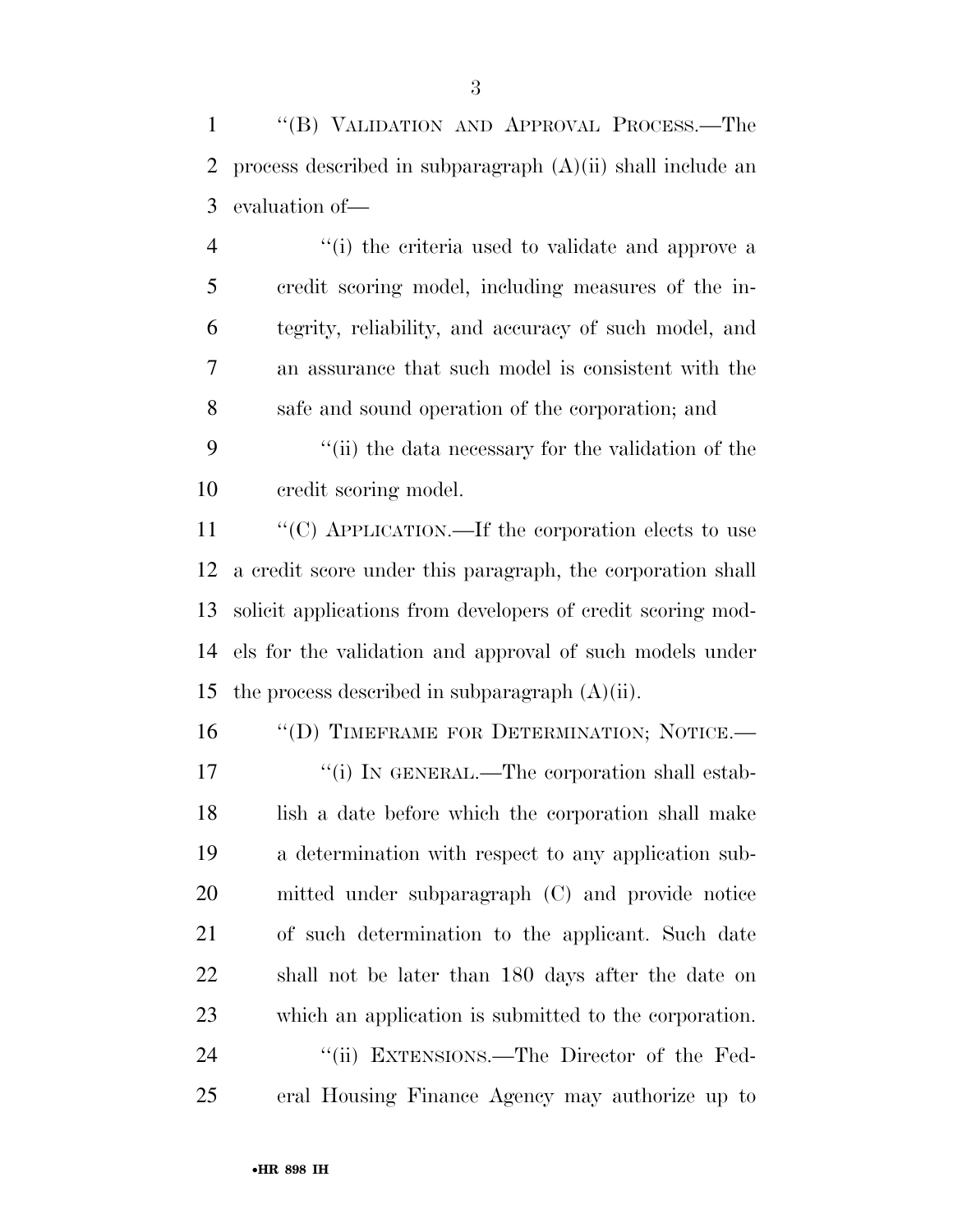2 extensions of the date established under clause (i), each of which shall not exceed 30 days, upon the written request and a showing of good cause by the corporation.

 ''(iii) STATUS NOTICE.—The corporation shall provide notice to an applicant regarding the status of an application submitted under subparagraph (C) not later than 60 days after the date on which the application was submitted to the corporation.

 $\frac{u'(\text{iv})}{v}$  REASONS FOR DISAPPROVAL.—If an appli- cation is disapproved, the corporation shall provide to the applicant the reasons for the disapproval not later than 30 days after a determination is made under this subparagraph.

 ''(E) AUTHORITY OF DIRECTOR.—If the corporation elects to use a credit score under this paragraph, the Di- rector of the Federal Housing Finance Agency shall re- quire the corporation to routinely update the validation 19 and approval process described in subparagraph  $(A)(ii)$  as the Director, in the Director's discretion, deems to be nec- essary to ensure such process remains appropriate and adequate and complies with any standards and criteria es- tablished pursuant to section 1328 of the Federal Housing Enterprises Financial Safety and Soundness Act of 1992.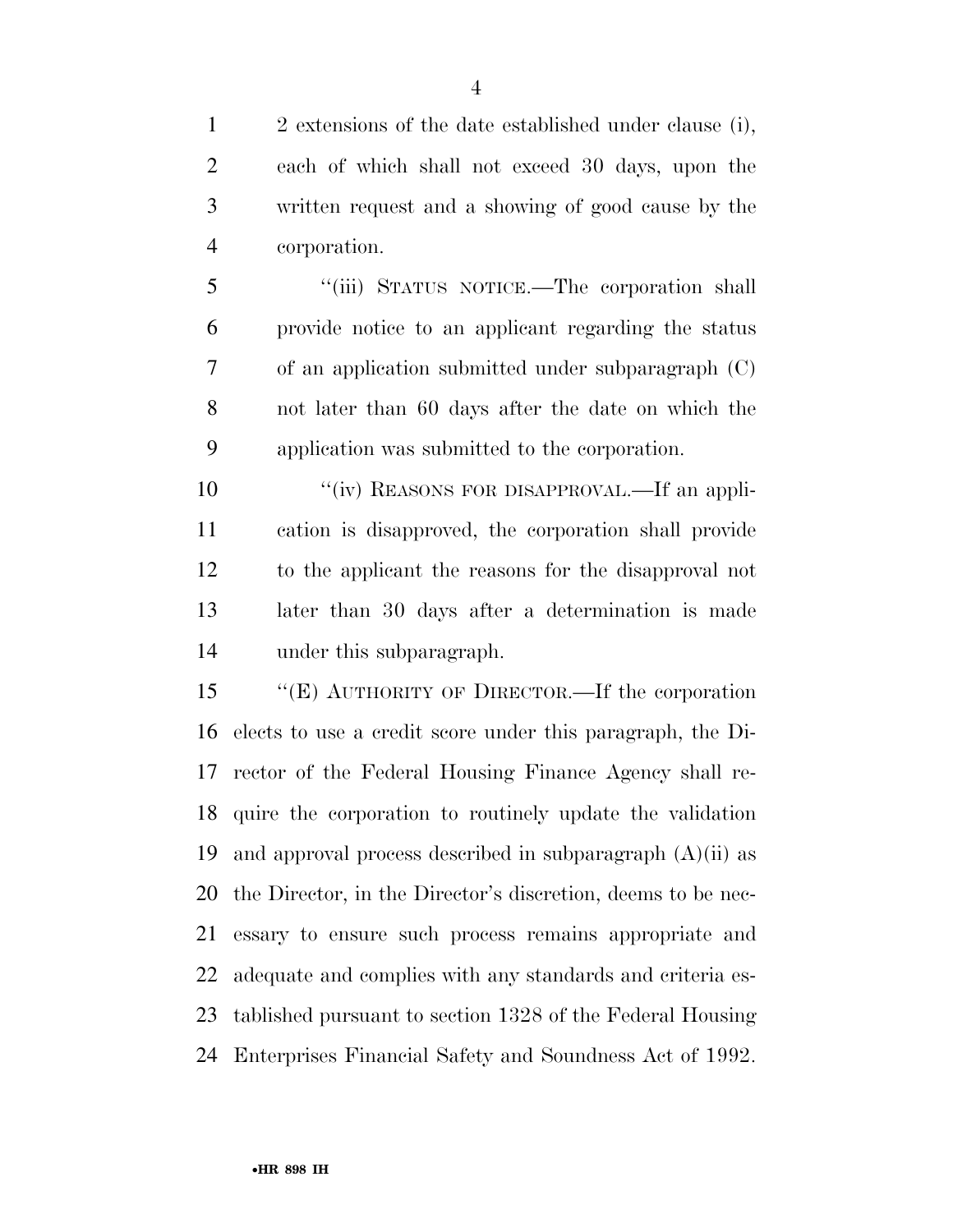''(F) CREDIT SCORE DEFINED.—In this paragraph, the term 'credit score' means a numerical value or a cat- egorization derived from a statistical tool or modeling sys- tem used by a person who makes or arranges a loan to predict the likelihood of certain credit behaviors, including default.''.

 (b) USE OF CREDIT SCORES BY FREDDIE MAC IN PURCHASING RESIDENTIAL MORTGAGES.—Section 305 of the Federal Home Loan Mortgage Corporation Act (12 U.S.C. 1454) is amended by adding at the end the fol-lowing new subsection:

12 "(d)(1) USE OF CREDIT SCORES.—The Corporation may condition its purchase of a residential mortgage under this section on the provision of a credit score for the borrower only if—

 $\mathcal{L}(\mathbf{A})$  the credit score is derived from any credit scoring model that has been validated and approved by the Corporation under this subsection;

 ''(B) the Corporation has established and made publicly available a description of the process the corporation will use to validate and approve credit scoring models, which shall comply with any stand- ards and criteria established by the Director of the Federal Housing Finance Agency pursuant to sec-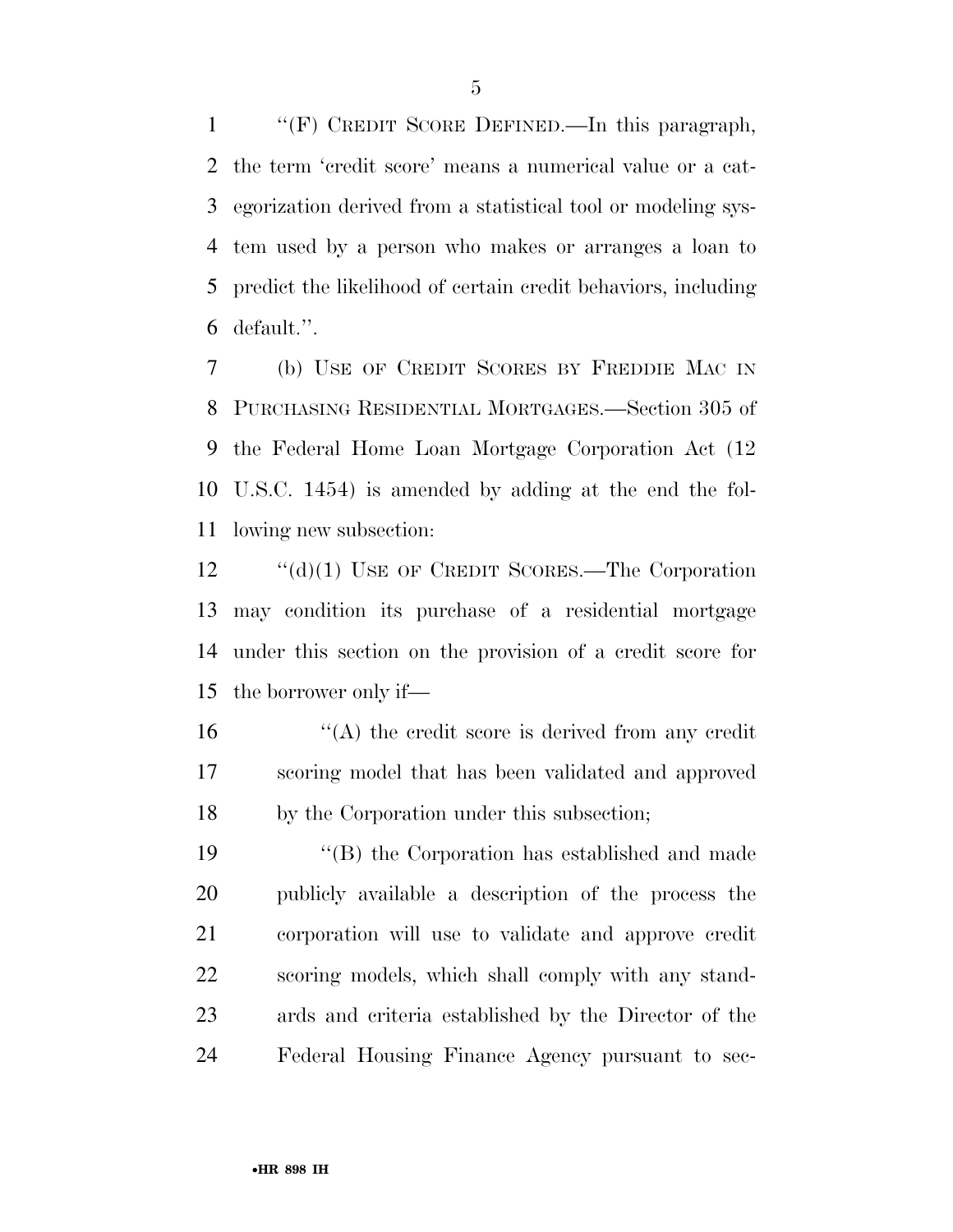| $\mathbf{1}$   | tion 1328 of the Federal Housing Enterprises Fi-            |
|----------------|-------------------------------------------------------------|
| $\overline{2}$ | nancial Safety and Soundness Act of 1992; and               |
| 3              | "(C) the Corporation provides for use of such               |
| $\overline{4}$ | credit score by all of its automated underwriting sys-      |
| 5              | tems and any other procedures and systems used to           |
| 6              | purchase residential mortgages.                             |
| 7              | "(2) VALIDATION AND APPROVAL PROCESS.—The                   |
| 8              | process described in paragraph $(1)(B)$ shall include an    |
| 9              | evaluation of-                                              |
| 10             | "(A) the criteria used to validate and approve              |
| 11             | a credit scoring model, including measures of the in-       |
| 12             | tegrity, reliability, and accuracy of such model and        |
| 13             | an assurance that such model is consistent with the         |
| 14             | safe and sound operation of the Corporation; and            |
| 15             | "(B) the data necessary for the validation of               |
| 16             | the credit scoring model.                                   |
| 17             | "(3) APPLICATION.—If the Corporation elects to use          |
| 18             | a credit score under this subsection, the Corporation shall |
| 19             | solicit applications from developers of credit scoring mod- |
| 20             | els for the validation and approval of such models under    |
| 21             | the process described in paragraph $(1)(B)$ .               |
| 22             | "(4) TIMEFRAME FOR DETERMINATION; NOTICE.-                  |
| 23             | "(A) IN GENERAL.—The Corporation shall es-                  |
| 24             | tablish a date before which the Corporation shall           |
| 25             | make a determination with respect to any applica-           |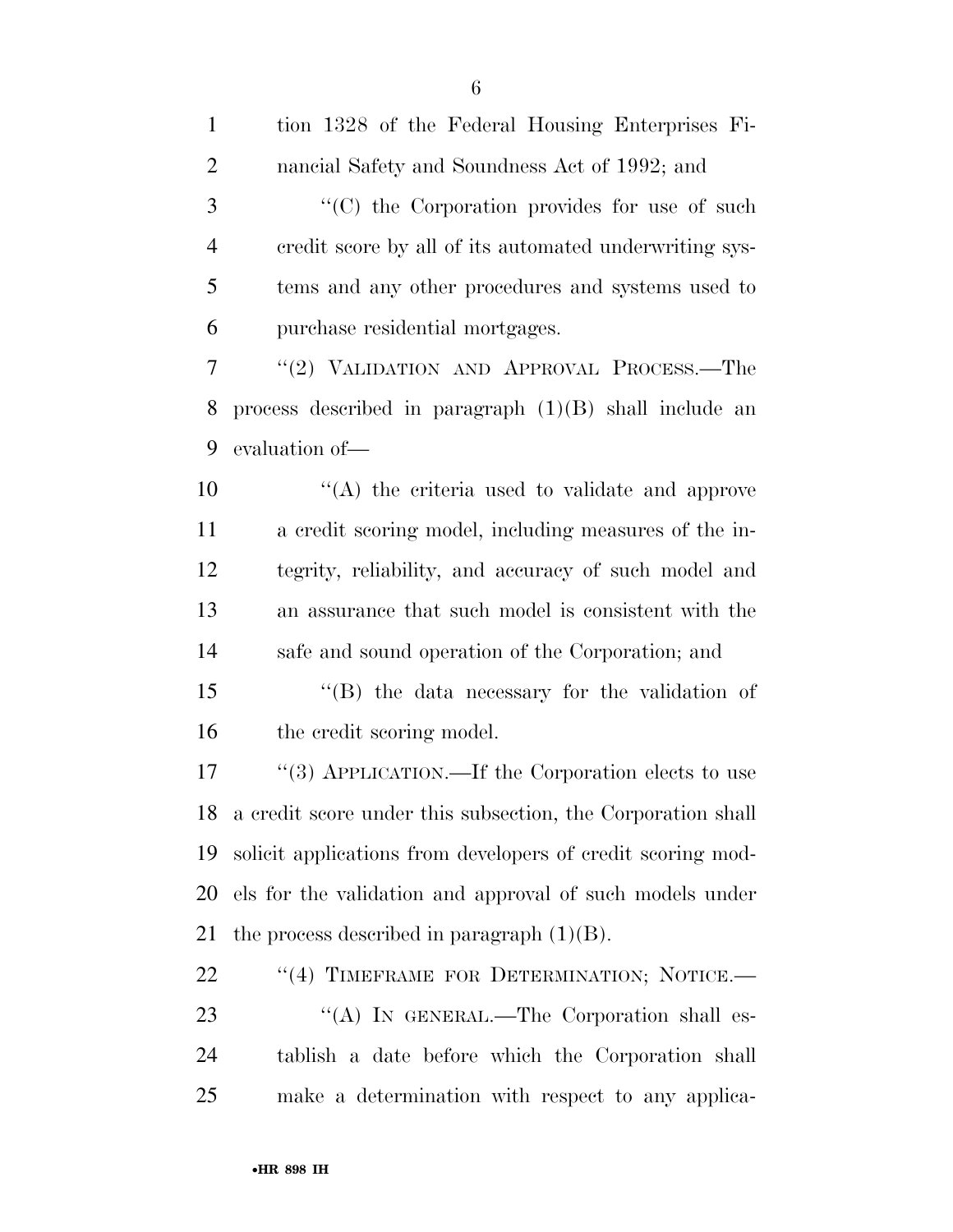tion submitted under paragraph (3) and provide no- tice of such determination to the applicant. Such date shall not be later than 180 days after the date on which an application is submitted to the Corpora-tion.

 ''(B) EXTENSIONS.—The Director of the Fed- eral Housing Finance Agency may authorize up to 2 extensions of the date established under subpara- graph (A), each of which shall not exceed 30 days, upon the written request and a showing of good cause by the Corporation.

12 "(C) STATUS NOTICE.—The Corporation shall provide notice to an applicant regarding the status of an application submitted under paragraph (3) not later than 60 days after the date on which the appli-cation was submitted to the corporation.

17 "(D) REASONS FOR DISAPPROVAL.—If an ap- plication is disapproved, the corporation shall pro- vide to the applicant the reasons for the disapproval not later than 30 days after a determination is made 21 under this paragraph.

22 "(5) AUTHORITY OF DIRECTOR.—If the Corporation elects to use a credit score under this subsection, the Di- rector of the Federal Housing Finance Agency shall re-quire the Corporation to routinely update the validation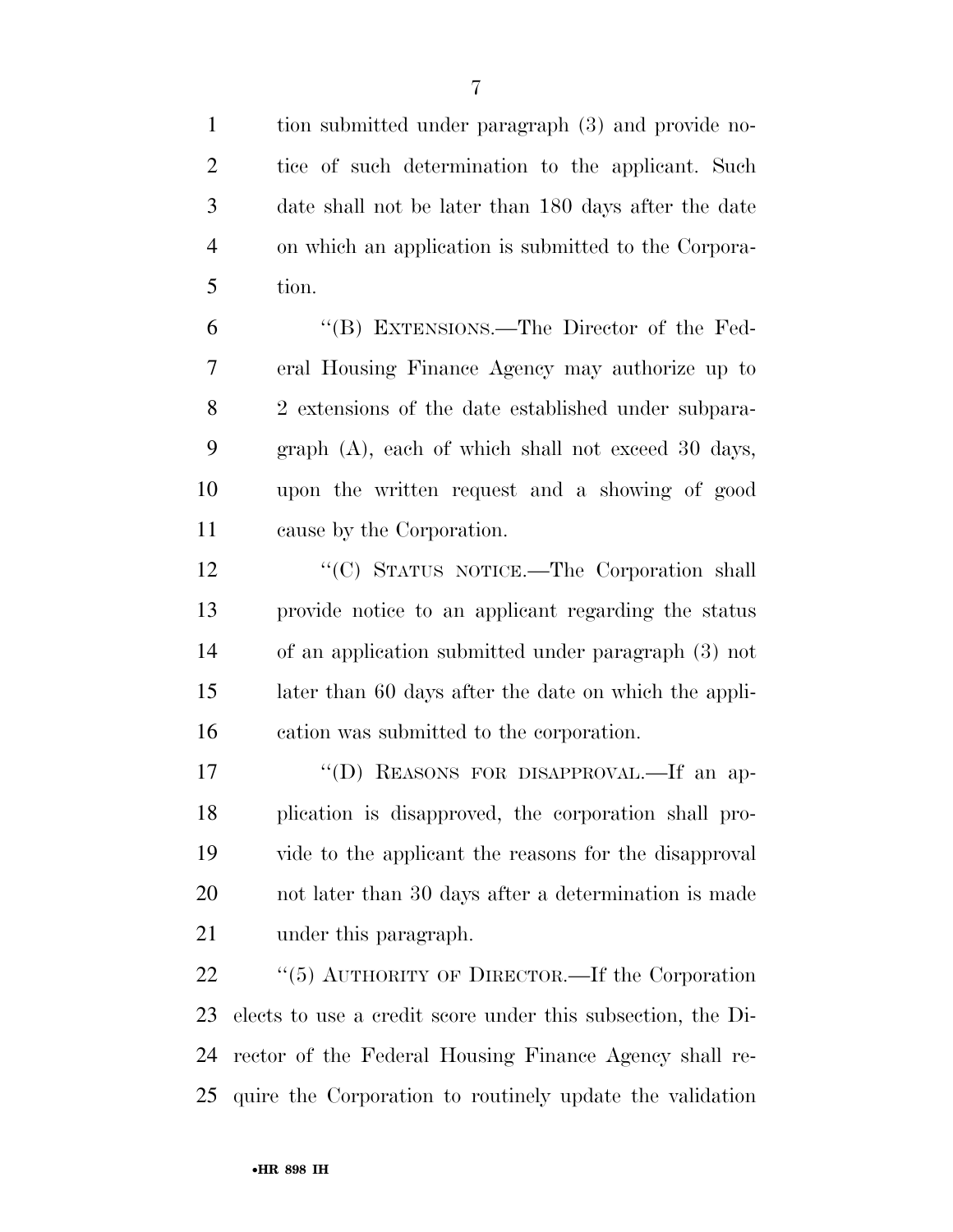and approval process described in paragraph (1)(B) as the Director, in the Director's discretion, deems to be nec- essary to ensure such process remains appropriate and adequate and complies with any standards and criteria es- tablished pursuant to section 1328 of the Federal Housing Enterprises Financial Safety and Soundness Act of 1992. ''(6) CREDIT SCORE DEFINED.—In this subsection, the term 'credit score' means a numerical value or a cat- egorization derived from a statistical tool or modeling sys- tem used by a person who makes or arranges a loan to predict the likelihood of certain credit behaviors, including default.''.

## **SEC. 3. AUTHORITY OF DIRECTOR OF THE FEDERAL HOUS-ING FINANCE AGENCY.**

 Subpart A of part 2 of subtitle A of the Federal Housing Enterprises Financial Safety and Soundness Act of 1992 (12 U.S.C. 4541 et seq.) is amended by adding at the end the following new section:

#### **''SEC. 1328. REGULATIONS FOR USE OF CREDIT SCORES.**

 ''The Director may, by regulation, establish stand- ards and criteria for any process used by an enterprise to validate and approve credit scoring models pursuant to section 302(b)(7) of the Federal National Mortgage Asso- ciation Charter Act and section 305(d) of the Federal Home Loan Mortgage Corporation Act.''.